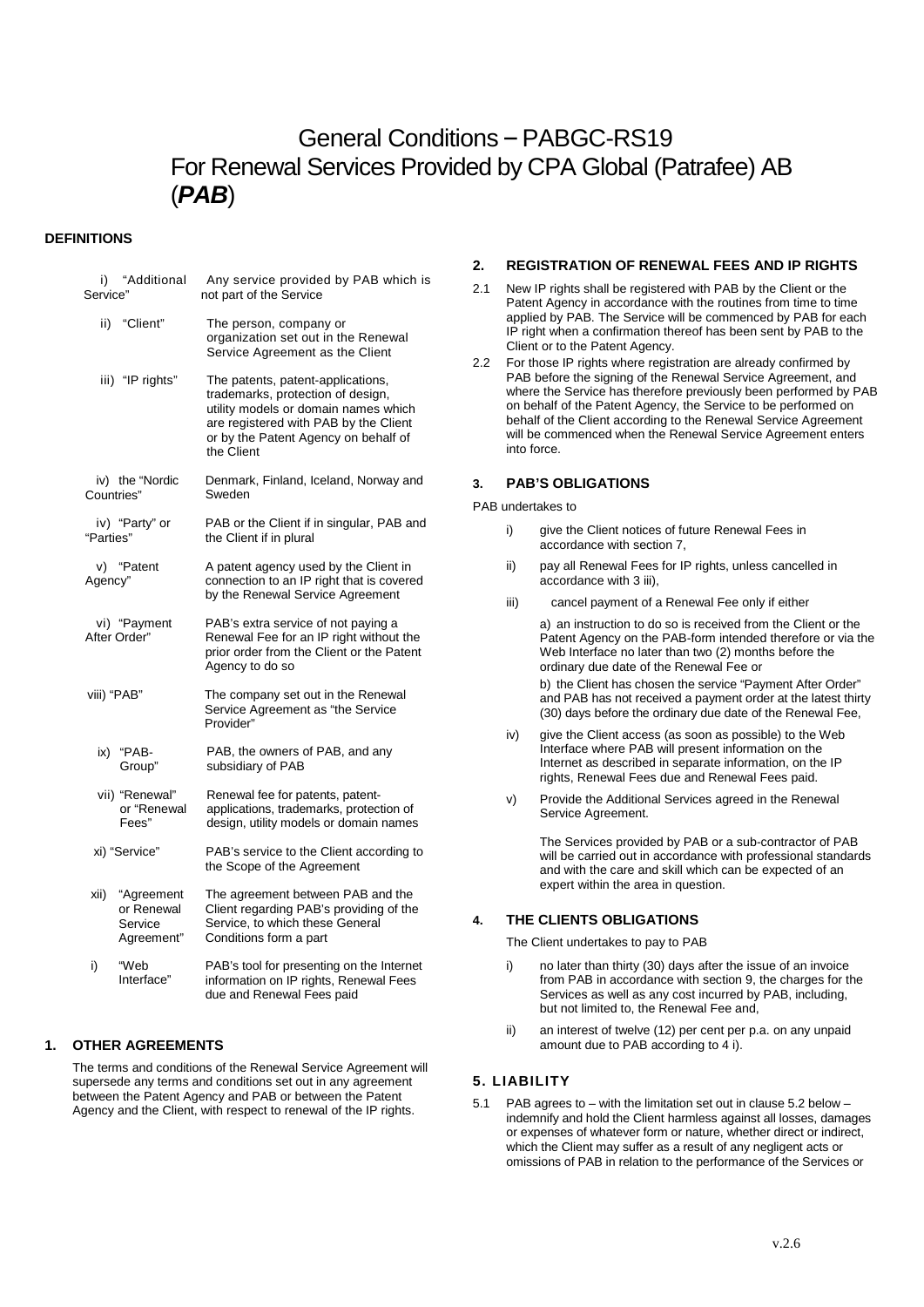PAB's breach of any part of the Renewal Service Agreement, including its appendices.

- 5.2 PAB's liability towards the Client according to the Renewal Service Agreement, including but not limited to liability according to 5.1 above, shall be limited to an amount of EUR 500,000 for each IP right.
- 5.3 Any claim against PAB according to this section 5 shall be raised in writing immediately when the Client becomes aware of the circumstances giving rise to its claim or else the claim will be barred. A claim may however under no circumstance be raised later than two (2) years after the ordinary due date of the Renewal Fee.

#### **6. SUB-CONTRACTORS**

PAB will sub-contract all or parts of the performance of the Services to other companies within the PAB-Group. PAB, or a sub-contractor within the PAB-Group, has the right also to use third parties for assistance with parts of the Services. PAB will however at all times remain in full responsibility for the proper performance of the Services according to the Renewal Service Agreement including its appendices.

#### **7. REPORTS AND INFORMATION**

- 7.1 PAB will send to the Client once a year a report on all Renewal Fees that will become due during the next calendar year. The report shall specify the IP right for which the Renewal Fee is to be paid, the due date of the Renewal Fee, the preliminary amount of the Renewal Fee and the last day for the Client to give notice to PAB if the payment shall be cancelled. The Client may, [as an Additional Service and at an extra cost], receive these notices more frequently.
- 7.2 PAB undertakes to inform the Client or the Patent Agency of any other essential information that PAB has received from registration authorities or other third parties regarding the IP right.
- 7.3 The Client undertakes to inform PAB of any essential information regarding the IP rights or the Client himself.

#### **8. CHARGES AND ADDITIONAL SERVICES**

- 8.1 The charges set forth in the Renewal Service Agreement are valid until June 30 the year set out in the Renewal Service Agreement. The charges thereafter will be changed yearly based on the changes of the general Swedish price index for services (Sw;*tjänsteprisindex TPI*) as of January 1 the same year compared to January 1 the year before. Notwithstanding the aforesaid, PAB may once a year make other adjustments to the charges. Such adjustments shall then be notified to the Client no later than on February 15 and apply from July 1 the same year.
- *8.2 Ordinary charges*

PAB´s charge for the Services described in section 3 is set out in the Renewal Service Agreement. The amount set out in the Renewal Service Agreement is the ordinary charge for each Renewal Fee paid by PAB to recipients in the Nordic Countries.

*8.3 Additional charges*

For payments of renewal fees to recipients outside the Nordic Countries PAB will charge an additional services charge which depends on the IP right and in which country the Renewal Fee is paid. PAB and the Client may also from time to time agree on other Additional Services to be performed by PAB. For such Additional Services extra service charges will be charged by PAB.

*8.4 Payment only after order*

The Client may decide to instruct PAB not to pay Renewal Fees without the prior order from the Client to do so, ("Payment After Order"). If Payment After Order is chosen by the Client, by giving PAB specific instructions thereof, the monitoring of Renewal Fees, the notification to the Client of Renewal Fees falling due, and the payment by PAB of Renewal Fees will be made in accordance with PAB's routines for such service. PAB will charge the Client an additional service charge for the Payment After Order Service. The additional charge is an extra charge per Renewal Fee paid.

*8.5 Costs*

In addition to the ordinary and additional charges will PAB charge the Client all external costs for payment of the Renewal Fee, e.g. the official fee or local costs incurred for payment in certain countries.

#### **9. PAYMENTS**

The invoice issued by PAB to the Client for ordinary charges, additional charges and costs for a Renewal Fee will be issued two (2) months before the month in which the Renewal Fee has its ordinary due date. If the Client has chosen to have Payment After Order, the invoice will be issued upon payment order from the Client.

#### **10. DEREGISTRATION OF IP RIGHTS**

An IP right is deregistered from PAB's monitoring system if:

- iii) an order to cancel the payment of a Renewal Fee is given by the Client or the Patent Agency, immediately upon receiving such order or if
- iv) the Client has chosen Payment After Order and an order of payment is not received at the end of the grace period, on the day after the last day of the grace period.

When an IP right is deregistered from PAB's monitoring system PAB´s obligation to perform the Service or any part thereof will immediately cease with respect to the deregistered IP right.

# **11. TAXES**

- 11.1 All indicated prices are net prices, exclusive of VAT and all other foreign, federal, state, local, municipal or other governmental taxes, duties, fees, excises or tariffs, arising as a result of or in connection with transactions contemplated under this Agreement. All such taxes etc. shall be the financial responsibility of the Client.
- 11.2 The Client shall pay all applicable VAT and other taxes levied by any authorized taxing authority on the Services provided under this Agreement or any transaction related hereto in each country in which the Services are being provided or in which the transactions contemplated hereunder are otherwise subject to tax.

#### **12. CONFIDENTIALITY**

- 12.1 PAB undertakes not to disclose, without the prior written consent of the Client, to any third party any information or knowledge about the IP rights registered with PAB as a result of this Agreement and which was not previously accessible to PAB, or which is or will be in the public domain otherwise than through a breach of this Agreement. Other companies within the PAB-Group will not be considered as a third party, nor will other sub-contractors that will be used by PAB to perform part of the Service or a Patent Agency used by the Client to handle the IP right.
- 12.2 The Client is in agreement with PAB's and the PAB Group's procedure for revealing information regarding Renewal Fees to the Client on the internet as described in section 3 iv and the separate information on the Web Interface.

#### **13. DURATION OF THE AGREEMENT**

The Renewal Service Agreement enters in to force on the date of signature by both Parties. Each Party shall have the right to cause the Renewal Service Agreement to be terminated on June 30, the year set out in the Renewal Service Agreement by giving to the other Party written notice not less than four (4) months in advance. If not terminated as aforesaid, the Renewal Service Agreement shall continue after the initial period for successive periods of one (1) year until terminated at the end of such one year period by a Party giving to the other Party written notice not less than four (4) months in advance. The end of the day on which this Agreement is terminated is hereinafter referred to as the "**Termination Date**". A notice of termination shall be given in writing by registered mail to the other Party under the address given in, or in accordance with the Renewal Service Agreement. A notice of termination shall be deemed to have been given on the date on which the registered letter is deemed to have reached the other Party in accordance with section 17.

#### **14. PREMATURE TERMINATION OF THE AGREEMENT**

Either Party may terminate the Renewal Service Agreement with prior written notice for cause. A cause for termination is deemed to exist if

The other Party is in a material breach of any of the terms and conditions of the Renewal Service Agreement and does not remedy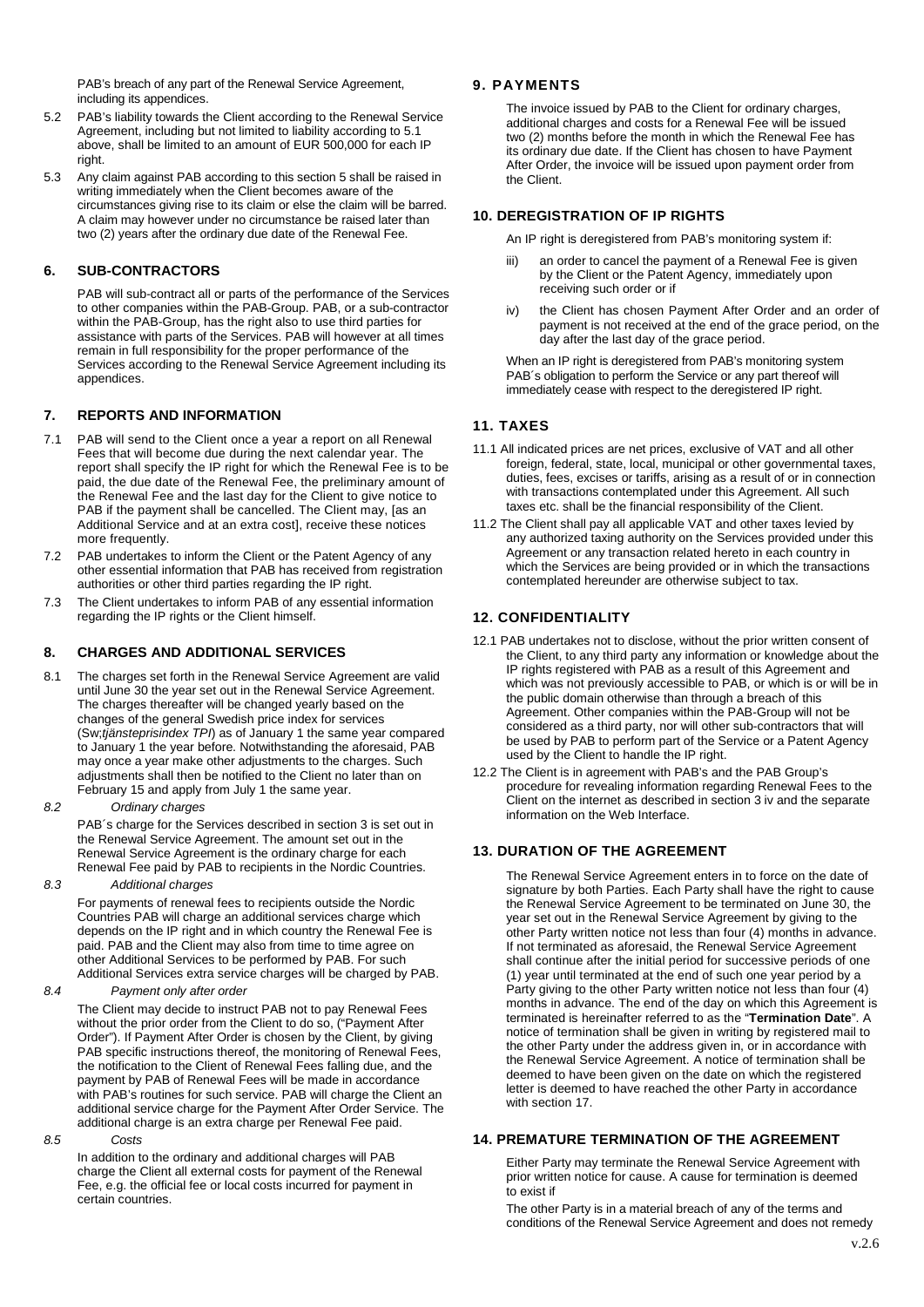such breach within a deadline to be set by written notice of at least ten (10) business days. The failure by the Client to pay an invoice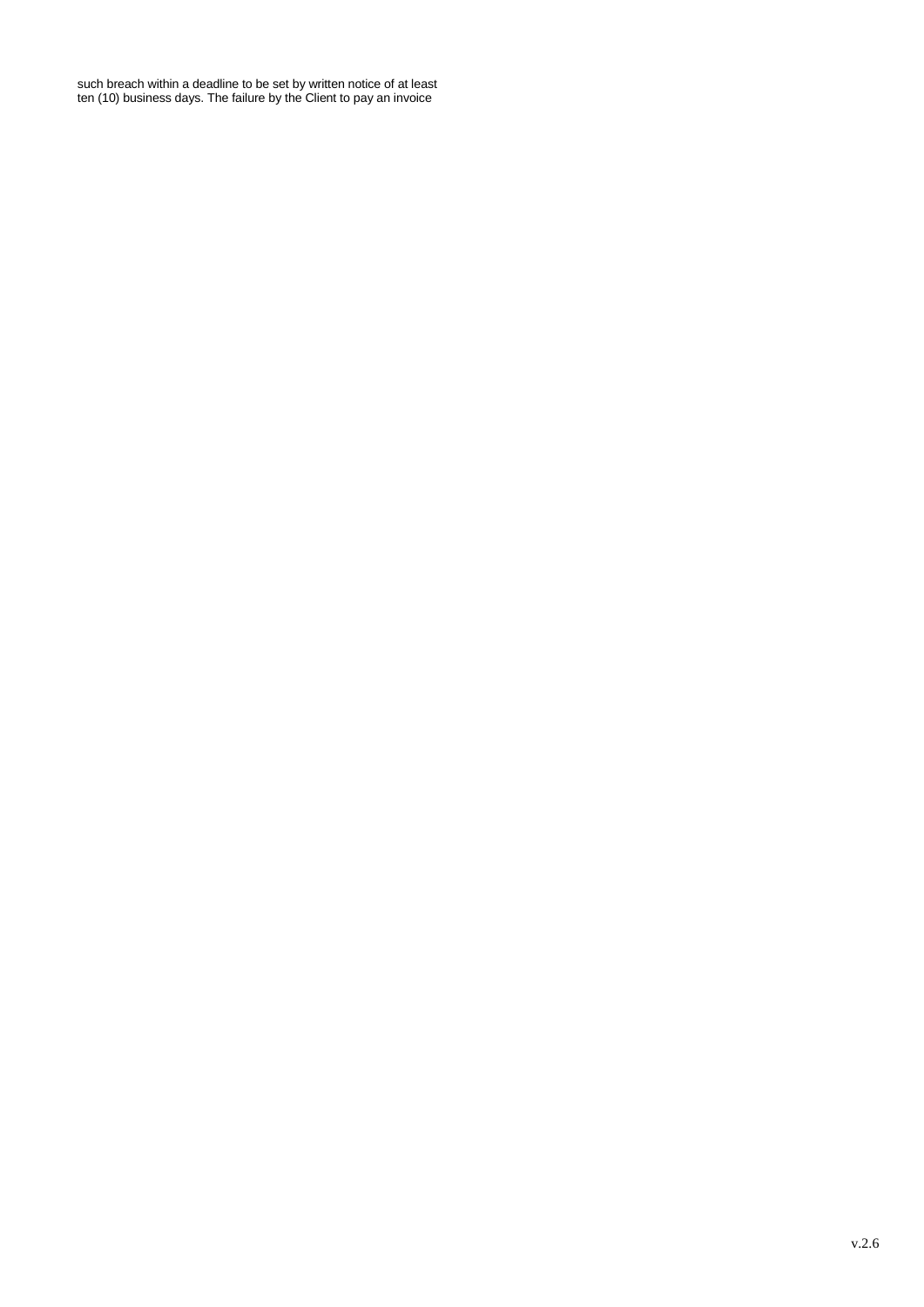from PAB is deemed to be a material breach of the Renewal Service Agreement,

The other Party's financial situation is deteriorated in such a way that a satisfying collaboration is no longer to be expected, or

The other Party ceases to conduct its operation in the normal cause of business or files or becomes subject to any kind of insolvency proceedings.

If the Renewal Service Agreement is terminated in accordance with this section 14, the Termination Date will be at the end of the last day of the calendar month in which a notice of termination for cause has been given. Notice of termination for cause shall be deemed to have been given on the date on which a registered letter has reached the other Party in accordance with section 17.

# **15. EFFECTS OF TERMINATION OF THE AGREEMENT**

- 15.1 Upon termination of the service Agreement all Services will immediately cease. Renewal Fees with ordinary due date after the Termination Date will therefore not be paid by PAB, even though the Client may have been notified by PAB of the Renewal Fee. The same will, in case of Payment After Order, apply for Renewal Fees with ordinary due date before the Termination Date, if PAB has not received a payment order before the Termination Date.
- 15.2 The obligation of the Client to pay invoices from PAB regarding fees or costs for services rendered before the Termination Date will not cease through termination of the Renewal Service Agreement, neither will the undertaking by PAB of confidentiality.

#### **16. ASSIGNMENT OF THE AGREEMENT**

None of the Parties has the right to transfer, assign or pledge any of its rights or obligations under the Renewal Service Agreement without the prior written consent from the other Party. PAB however has the right to transfer the Agreement or reassign all or parts of its obligations under the Renewal Service Agreement to another company within PAB-Group.

#### **17. NOTICES**

All notices according to the Renewal Service Agreement shall be sent to the addresses indicated in the beginning of the Renewal Service Agreement or an address which will later be

announced in writing to the other party under such address. All notices shall be sent by ordinary mail, unless otherwise indicated in the Renewal Service Agreement or these General Conditions. A notice sent by ordinary or registered mail shall be deemed to have reached the other Party five (5) days after the day when the notice was sent.

#### **18. DATA PROTECTION**

Each Party shall, at all times, comply with its respective obligations under all relevant data privacy legislation in relation to any personal data collected or processed in the course of the performance of its obligations under this Agreement. The additional Data Protection provisions in Annex 1 shall apply if (i) either party is based within the European Union (EU) or European Economic Area (EEA) or (ii) EU laws apply to a party by virtue of public international law (iii) or the offering of the Supplies within an Order are to individuals who are in the EU or EEA.

#### **19. SEVERABILITY**

If any provision of the Renewal Service Agreement or part thereof shall to any extent be or become invalid or unenforceable, the remainder of the Renewal Service Agreement shall continue in full force and effect.

#### **20. GOVERNING LAW AND DISPUTE RESOLUTION**

- 20.1 The Renewal Service Agreement shall be governed by and construed in accordance with Swedish law.
- 20.2 All disputes arising out of or in connection with the Renewal Service Agreement shall be finally settled by arbitration in accordance with the Rules of the Arbitration Institute of the Stockholm Chamber of Commerce by one or more arbitrators appointed in accordance with the said Rules.
	- The place of the arbitration shall be Stockholm,
	- Sweden. The language of the arbitration shall be **English**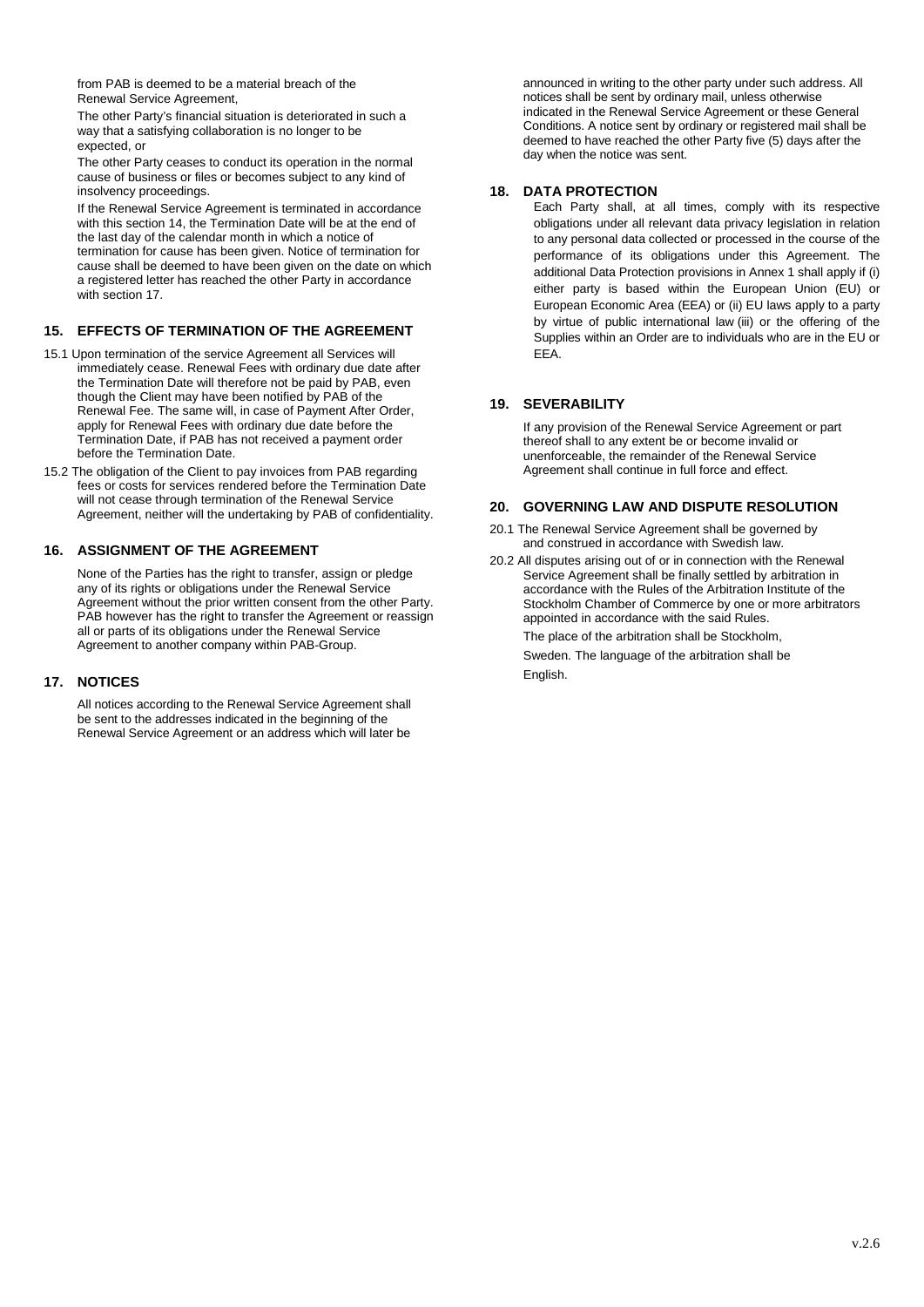# **ANNEX 1**

# **DATA PROTECTION ANNEX**

- 1.1 In this Annex the following terms shall have the following meanings:
- 1.1.1 *Applicable Data Protection Laws* means all national, international and local laws, regulations and rules by any government, agency or authority relating to data protection and privacy which are applicable to PAB or the Client, including but not limited to The General Data Protection Regulation (Regulation (EU) 2016/679), (GDPR);
- 1.1.2 *Data Subject* means a natural person, who can be identified, directly or indirectly, in particular by reference to an identifier;
- 1.1.3 *Personal Data* means any information relating to a Data Subject such as a name, an identification number, location data, an online identifier or one or more factors specific to the physical, physiological, genetic, mental, economic, cultural or social identity of that natural person;
- 1.1.4 *Sub processor* means any processor engaged by PAB (or by any of our other sub processors) who agrees to receive from us (or from any of our other sub processors) personal data exclusively intended for processing activities to be carried out on behalf of you;
- 1.2 If we process any Personal Data on your behalf when performing our obligations under the Agreement, you agree that the intention is that you shall be the data controller and we shall be a data processor for the purposes of the Applicable Data Protection Laws. For the avoidance of doubt, you agree that we also process Personal Data for certain internal purposes, such as risk management and quality reviews, internal financial accounting, information technology and other administrative support services. Where we are processing Personal Data for our own internal purposes, we are acting as a data controller, and not a data processor.
- 1.3 The subject-matter, duration and the nature and purpose of the processing are set out within this Agreement and the Schedule(s). The type of personal data we shall process shall be low risk, (being not of a special category) Personal Data relating to Data Subjects that is required to fulfil the intellectual property management Services set out within this Agreement.
- 1.4 Where we are acting as your data processor;
	- i. You acknowledge and agree that the Personal Data may be transferred or stored outside the EEA in order for us to provide the Supplies and carry out our other obligations under the Agreement. Such transfers will take place in accordance with Applicable Data Protection Legislation;
	- ii. You warrant that you are entitled to transfer the Personal Data to us so that we may lawfully use, process and transfer the Personal Data in accordance with the Agreement on your behalf and as instructed;
	- iii. You shall ensure that the relevant data subjects and third parties have been informed of, and where relevant, have given their consent to, such use, processing and transfer as required by all Applicable Data Protection Laws;
- iv. We shall process the Personal Data in accordance with the terms of this Agreement and any lawful documented clear instructions reasonably given by you from time to time;
- v. We shall both take appropriate technical and organisational measures against unauthorised or unlawful processing of the Personal Data or its accidental loss, destruction or damage;
- vi. We shall ensure that persons within PAB who are authorised to process the Personal Data on your behalf shall commit themselves to confidentiality, or will be under an appropriate obligation of confidentiality;
- vii. You give us general authorisation to engage a Sub processor to process Personal Data as part of the Services. A list of the Sub processors is available on our Trust Centre at www.cpaglobal.com/trust-centre which shall be updated from time to time with any changes concerning the addition or replacement of Sub processors, thereby giving you the opportunity to object to such changes;
- viii. Where we engage another processor to carry out specific processing activities on your behalf, the same or substantively similar data protection obligations as set out between us shall be imposed on that Sub processor by way of contract;
- ix. We shall notify you if we receive a request by a Data Subject exercising their rights in relation to Personal Data, including but not limited to requests for access, rectification, erasure, restriction of processing, portability and objections to processing based on automated decision making, and will cooperate with you to allow you to respond to such requests;
- x. We shall notify you as soon as reasonably possible and without undue delay of us becoming aware of a Personal Data breach, as defined in Applicable Data Protection Laws, relating to Personal Data processed as part of the Services;
- xi. We shall assist you to comply with requirements relating to notification of Personal Data breaches to a supervisory authority, communication of Personal Data breaches to data subjects, data protection impact assessments and prior consultations with a supervisory authority, taking into account the nature of processing and the information available to us;
- xii. At your written request, we shall delete or return all of the Personal Data to you after the end of the provision of the Supplies relating to processing, and delete existing copies from our records, unless a relevant legal, regulatory or standard business practice requires storage of the Personal Data;
- xiii. We shall make available to you all information necessary to demonstrate compliance with the data protection obligations set out in this Annex 1, and allow for and contribute assistance to such audits, including inspections, conducted by you or another auditor mandated by you. Such audits, including inspections, shall be limited to one per year and shall be conducted with no less than 30 Working Days prior written notice;
- xiv. You shall ensure that any audit, including inspection, conducted pursuant to this Annex 1 will, not disrupt our business; be conducted during business hours; not interfere